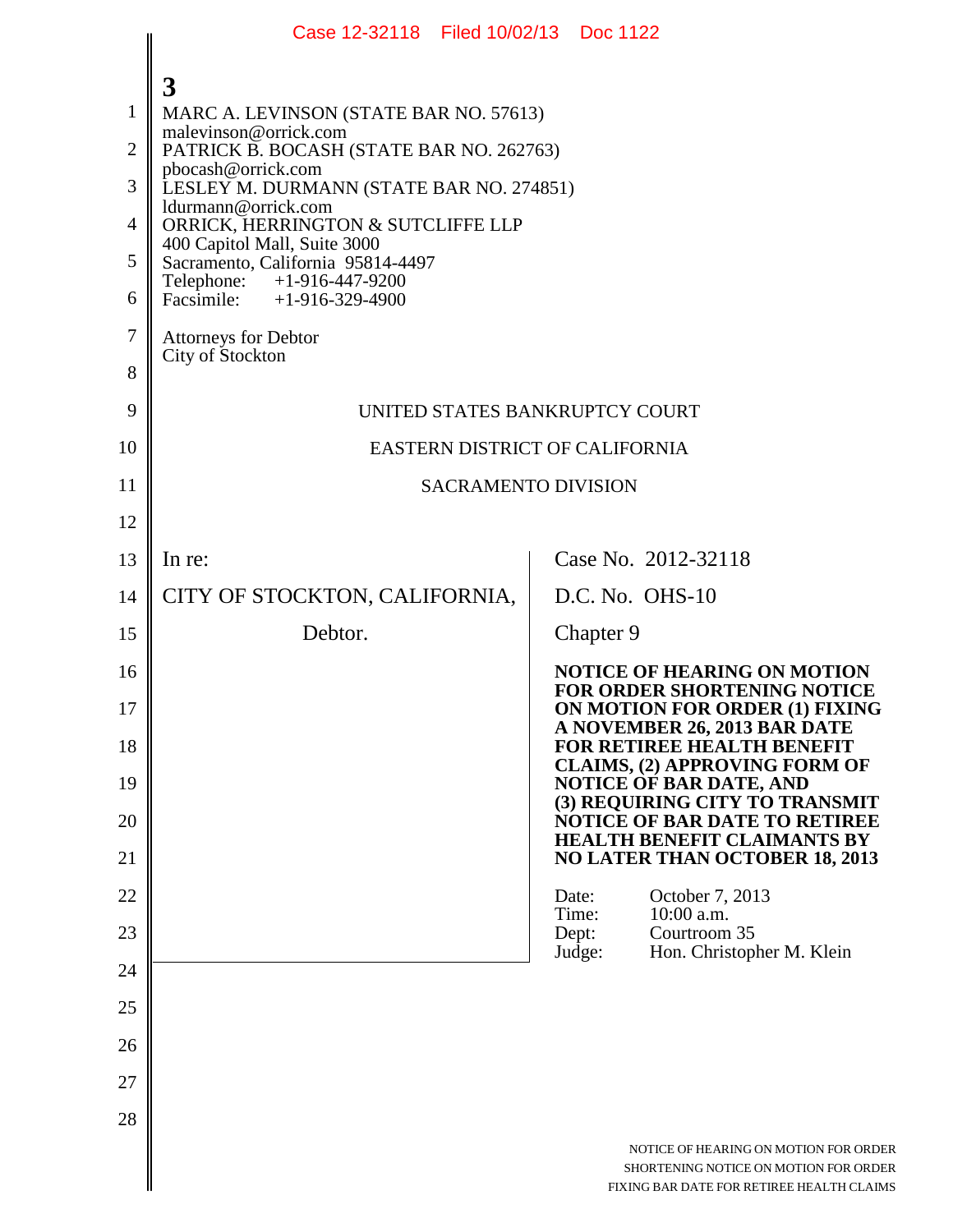1 2 3 4 5 6 7 8 9 10 11 12 13 14 15 16 17 18 19 20 PLEASE TAKE NOTICE that the City of Stockton, California (the "City"), the debtor in the above-captioned case, has scheduled a hearing on October 7, 2013, at 10:00 a.m. before United States Bankruptcy Judge Christopher M. Klein in Courtroom 35, located on the 6th floor of the United States Courthouse, 501 I Street, Sacramento, California, 95814, on the City's Motion For Order Shortening Notice On Motion For Order (1) Fixing A November 26, 2013 Bar Date For Retiree Health Benefit Claims, (2) Approving Form Of Notice Of Bar Date, And (3) Requiring City To Transmit Notice Of Bar Date To Retiree Health Benefit Claimants By No Later Than October 18, 2013 (the "Motion"). The Motion seeks an order shortening notice on the hearing on the City's Motion For Order (1) Fixing A November 26, 2013 Bar Date For Retiree Health Benefit Claims, (2) Approving Form Of Notice Of Bar Date, And (3) Requiring City To Transmit Notice Of Bar Date To Retiree Health Benefit Claimants By No Later Than October 18, 2013 (the "Retiree Health Bar Date Motion"). The Retiree Health Bar Date Motion seeks an order: (1) fixing November 26, 2013 as the date by which proofs of claim by former City employees on account of or in any way related to the City's postpetition reduction and then elimination of its contribution to health benefit payments to former City employees must be filed in order to be considered timely; (2) approving the form of "Notice Of November 26, 2013 Bar Date For All Retiree Health Benefit Claims" ("Retiree Health Bar Notice"); and (3) requiring the City to transmit the Retiree Health Bar Notice to all Retiree Health Benefit Claimants<sup>1</sup> by no later than October 18, 2013. ///

- 
- 21 ///
- 22 ///
- 23 ///
- 24 ///
- 25

<sup>26</sup> 27 <sup>1</sup> "Retiree Health Benefit Claimant" means a former City employee who was eligible for retiree health benefits based on his or her collective bargaining agreement at the time of retirement and: (a) who was receiving City retiree health benefits as of June 30, 2012 (which includes any retiree who had waived coverage prior to that date but was otherwise eligible, or any retiree who had exceeded the 15-year cap for under-65 retiree health benefits, but who was eligible for a City retiree benefit for an over-65 retiree); or (b) who retired prior to July 1, 2012 with his or her last

<sup>28</sup> day on payroll having occurred on or before June 30, 2012; or (c) who was a surviving spouse of a deceased retiree who was receiving retiree benefits on June 30, 2012.